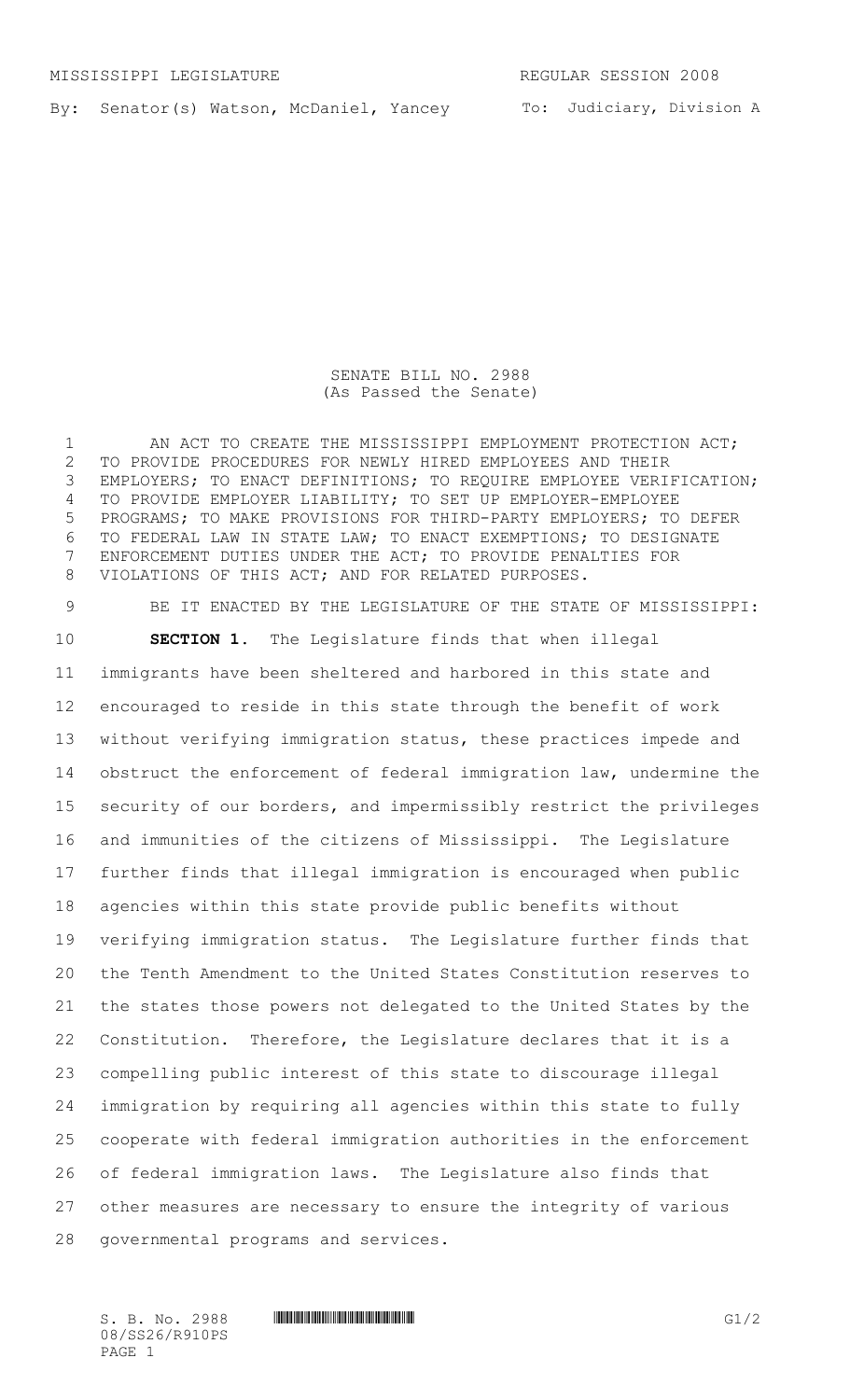**SECTION 2.** (1) This act shall be known as the "Mississippi Employment Protection Act."

 (2)The provisions of this section shall be enforced without regard to race, gender, religion, ethnicity or national origin.

 (3) For the purpose of this section only, the following words shall have the meanings ascribed herein unless the content clearly states otherwise:

 (a) "Employer" is any person or business that is required by federal or state law to issue a United States Internal Revenue Service Form W-2 or Form 1099 to report income paid to employed or contracted personnel in Mississippi.

 (b) "Employee" is any person or entity that is hired to perform work within the State of Mississippi and to whom a United States Internal Revenue Service Form W-2 or Form 1099 must be issued.

 (c) "Third-party employer" is any person or company that provides workers for another person or company. This includes, but is not limited to, leasing companies and contract employers.

 (d) "Status verification system" means the electronic verification of work authorization program of the Illegal Immigration Reform and Immigration Responsibility Act of 1996, Public Law 104-208, Division C, Section 403(a); 8 USC Section 1324a, and operated by the United States Department of Homeland Security, known as the E-Verify Program.

 (e) "Unauthorized alien" means an alien as defined in Section 1324a(h)(3) of Title 8 of the United States Code.

 (f) "Public employer" means every department, agency or instrumentality of the state or a political subdivision of the state.

 (g) "Subcontractor" means a subcontractor, contract employee, staffing agency or any contractor regardless of its

tier.

 $S. B. No. 2988$  . The set of the set of the set of  $S. B. No. 2988$ 08/SS26/R910PS PAGE 2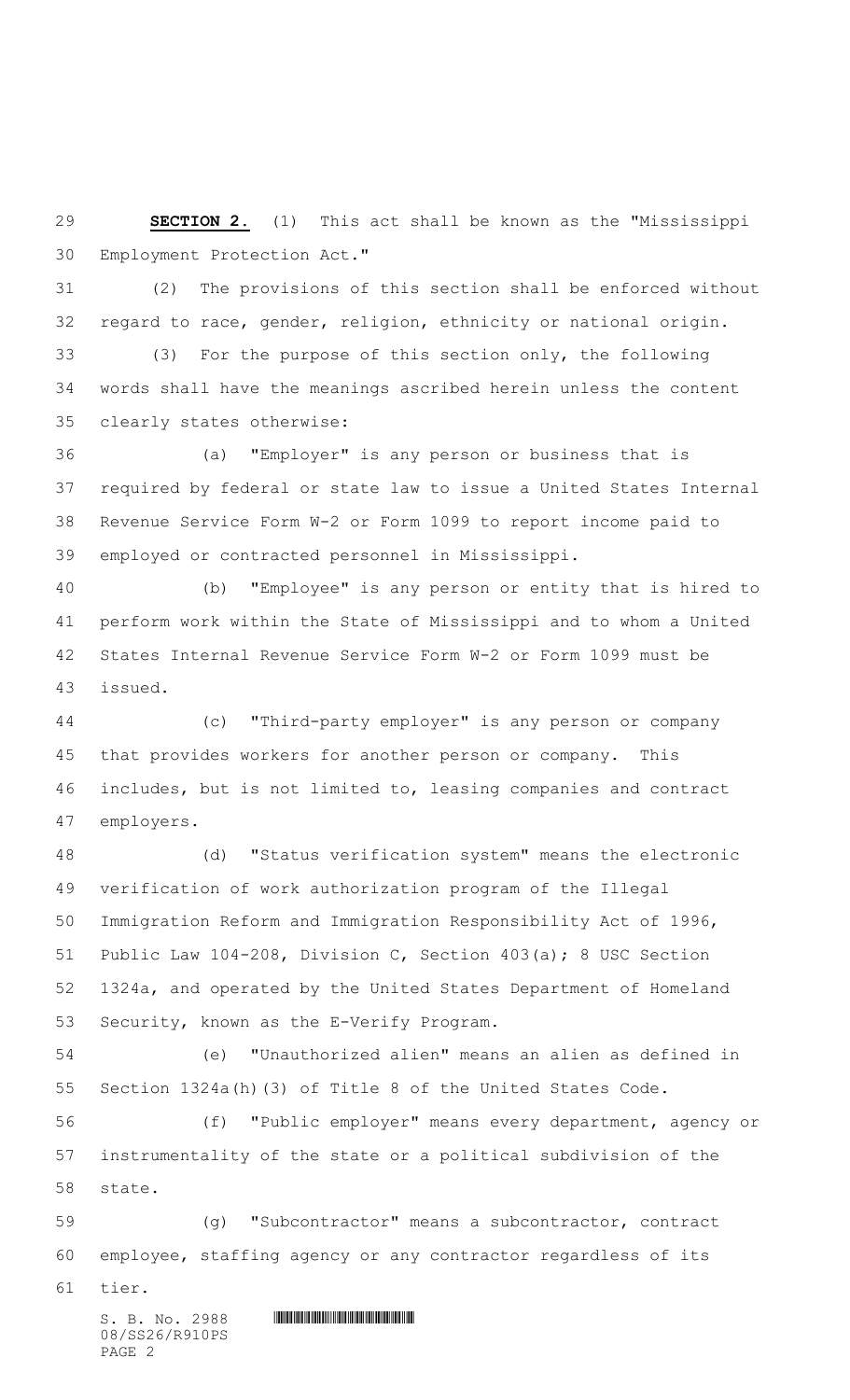(4) (a) Employers in the State of Mississippi shall only hire employees who are legal citizens of the United States of America or are legal aliens. For purposes of this section, a legal alien is an individual who was lawfully present in the United States at the time of employment and for the duration of employment, or was permanently residing in the United States under color of law at the time of employment and for the duration of employment.

 (b) (i) Every employer shall register with and utilize the status verification system to verify the federal employment authorization status of all newly hired employees.

 (ii) No contractor or subcontractor shall hire any employee unless the contractor or subcontractor registers and participates in the status verification system to verify the work eligibility status of all newly hired employees.

 (iii) No contractor or subcontractor who enters into a contract with a public employer shall enter into such a contract or subcontract unless the contractor or subcontractor registers and participates in the status verification system to verify information of all newly hired employees.

 (c) The provision of this section shall not apply to 83 any contracts entered into on or before July 1, 2008.

 (d) It shall be a discriminatory practice for an employer to discharge an employee working in Mississippi who is a United States citizen or permanent resident alien while retaining an employee who the employing entity knows, or reasonably should have known, is an unauthorized alien hired after July 1, 2008, and who is working in Mississippi in a job category that requires equal skill, effort and responsibility, and which is performed under similar working conditions, as defined by 29 USC, Section 92 206(d)(1), as the job category held by the discharged employee. (e) An employing entity which, on the date of the discharge in question, was enrolled in and used the status

 $S.$  B. No. 2988 **INSTERNAL PROPERTY SET AND ALL PROPERTY** 08/SS26/R910PS PAGE 3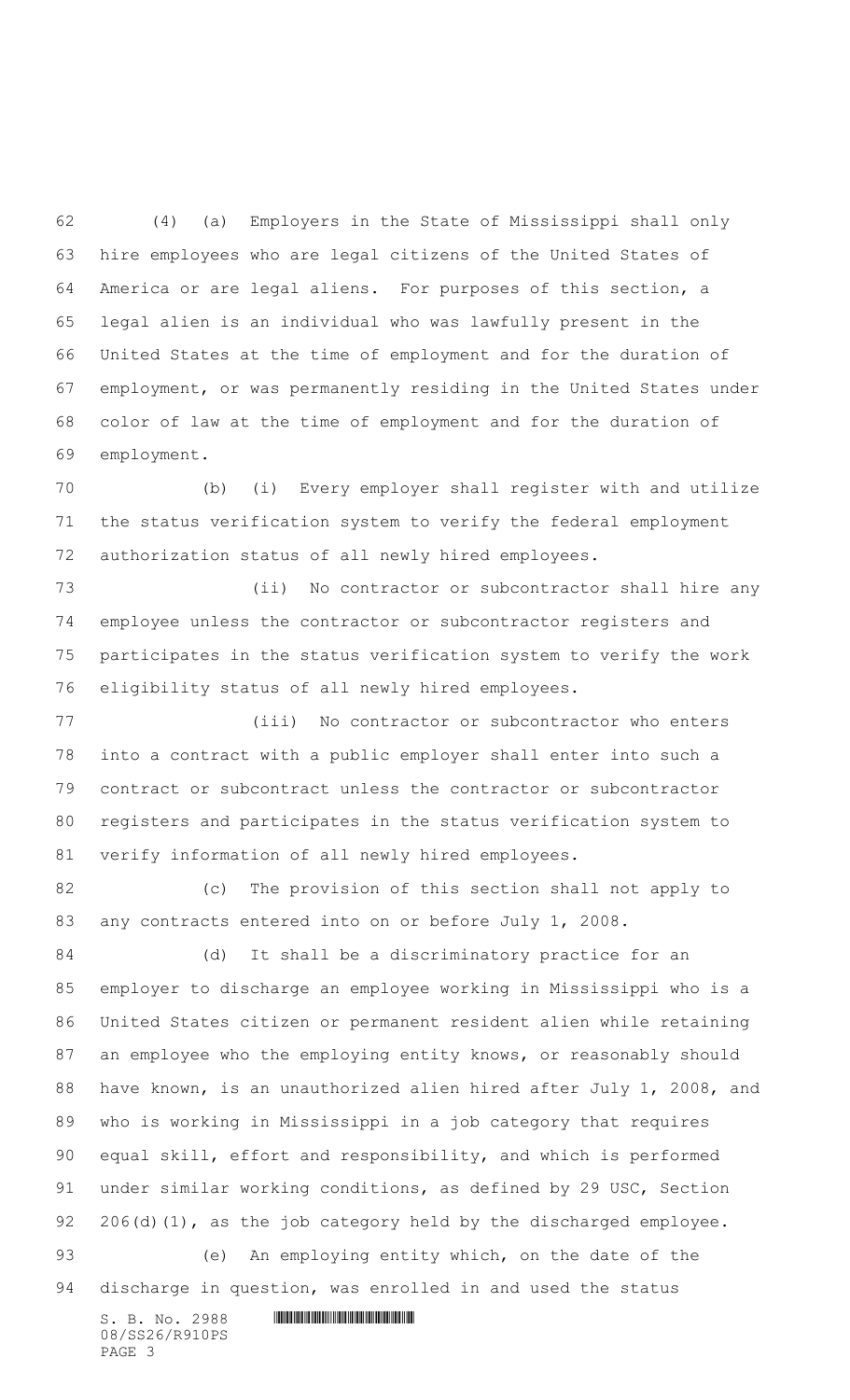verification system to verify the employment eligibility of its employees in Mississippi hired after July 1, 2008, shall be exempt from liability, investigation or suit arising from any action under this section.

 (f) No cause of action for a violation of this section shall lie under any other Mississippi law but shall arise solely from the provisions of this section.

 (5) Any employer that complies with the requirements of this section shall be held harmless by the Mississippi Department of Employment Security, provided the employer is not directly involved in the creation of any false documents, and provided that the employer did not knowingly and willfully accept false documents from the employee.

 (6) (a) All third-party employers that conduct business in Mississippi shall register to do business in Mississippi with the Mississippi Department of Employment Security before placing employees into the workforce in Mississippi.

 (b) Third-party employers shall provide proof of registration and any participation in the status verification system to any Mississippi employer with whom they do business.

 (7) (a) State of Mississippi agencies and political subdivisions, public contractors and public subcontractors and private employers with two hundred fifty (250) or more employees shall meet verification requirements not later than July 1, 2008.

 (b) Employers with at least one hundred (100) but less than two hundred fifty (250) employees shall meet verification requirements not later than July 1, 2009.

 (c) Employers with at least thirty (30) but less than one hundred (100) employees shall meet verification requirements not later than July 1, 2010.

 (d) All employers shall meet verification requirements not later than July 1, 2011.

 $S. B. No. 2988$  . Section  $S. B. No. 2988$ 08/SS26/R910PS PAGE 4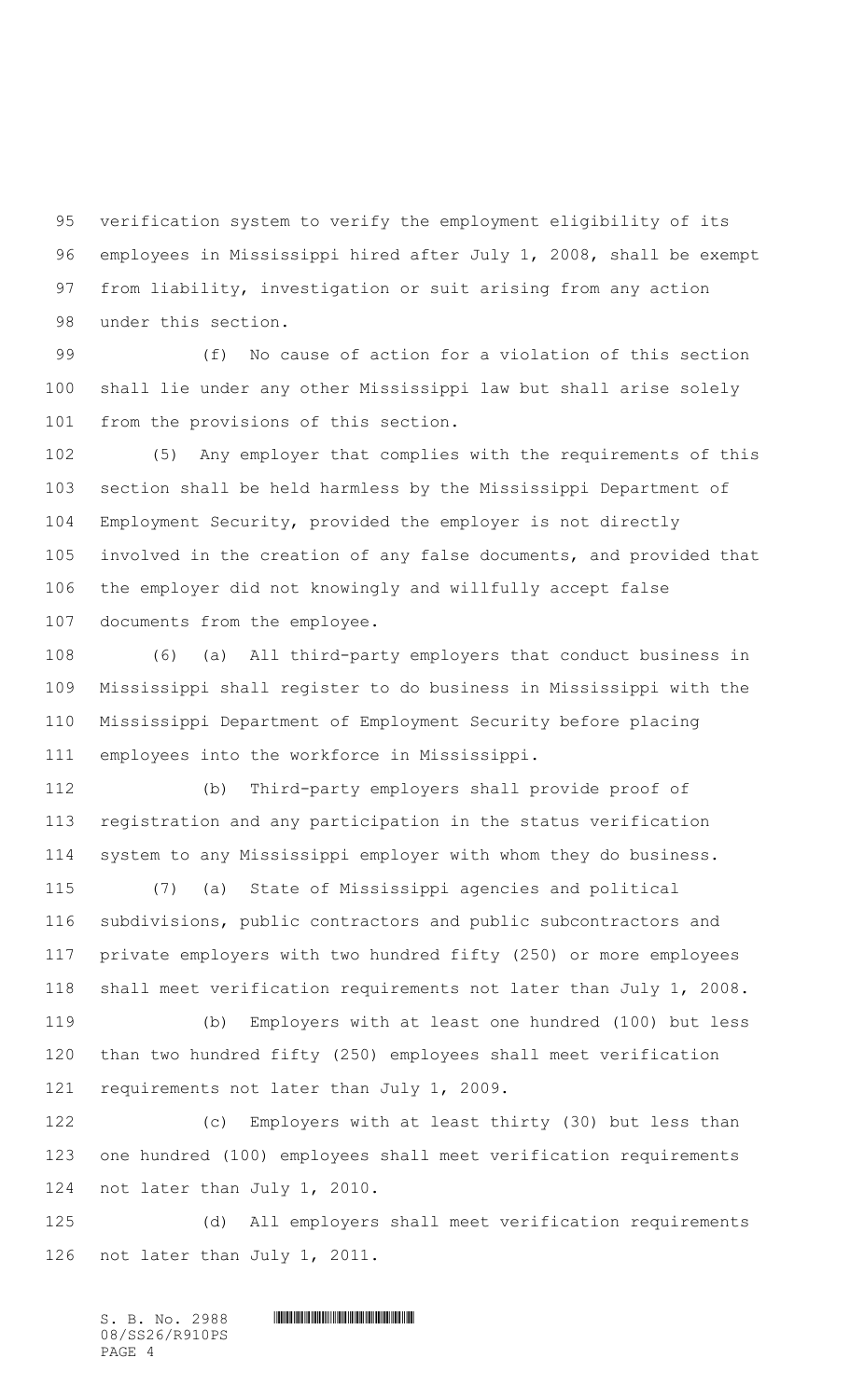(e) (i) Any employer violating the provisions of this section shall be subject to the cancellation of any state or public contract, resulting in ineligibility for any state or public contract for up to three (3) years, the loss of any license, permit, certificate or other document granted to the employer by any agency, department or government entity in the State of Mississippi for the right to do business in Mississippi for up to one (1) year, or both.

 (ii) The contractor or employer shall be liable for any additional costs incurred by the agencies and institutions of the State of Mississippi, or any of its political subdivisions, because of the cancellation of the contract or the loss of any license or permit to do business in the state.

 (iii) Any person or entity penalized under this section shall have the right to appeal to the appropriate entity bringing charges or to the circuit court of competent jurisdiction.

 (f) The Department of Employment Security, State Tax commission, Secretary of State, Department of Human Services and the Attorney General shall have the authority to seek penalties under this section and to bring charges for noncompliance against any employer or employee.

 (8) (a) There shall be no liability under this section in 150 the following circumstances:

 (i) An employer who hires an employee through a state or federal work program that requires verification of the employee's social security number and provides for verification of the employee's lawful presence in the United States in an employment-authorized immigration status;

 (ii) Any candidate for employment referred by the Mississippi Department of Employment Security, if the Mississippi Department of Employment Security has verified the social security number and provides for verification of the candidate's lawful

08/SS26/R910PS PAGE 5

 $S. B. No. 2988$  . The set of the set of the set of  $S. B. No. 2988$